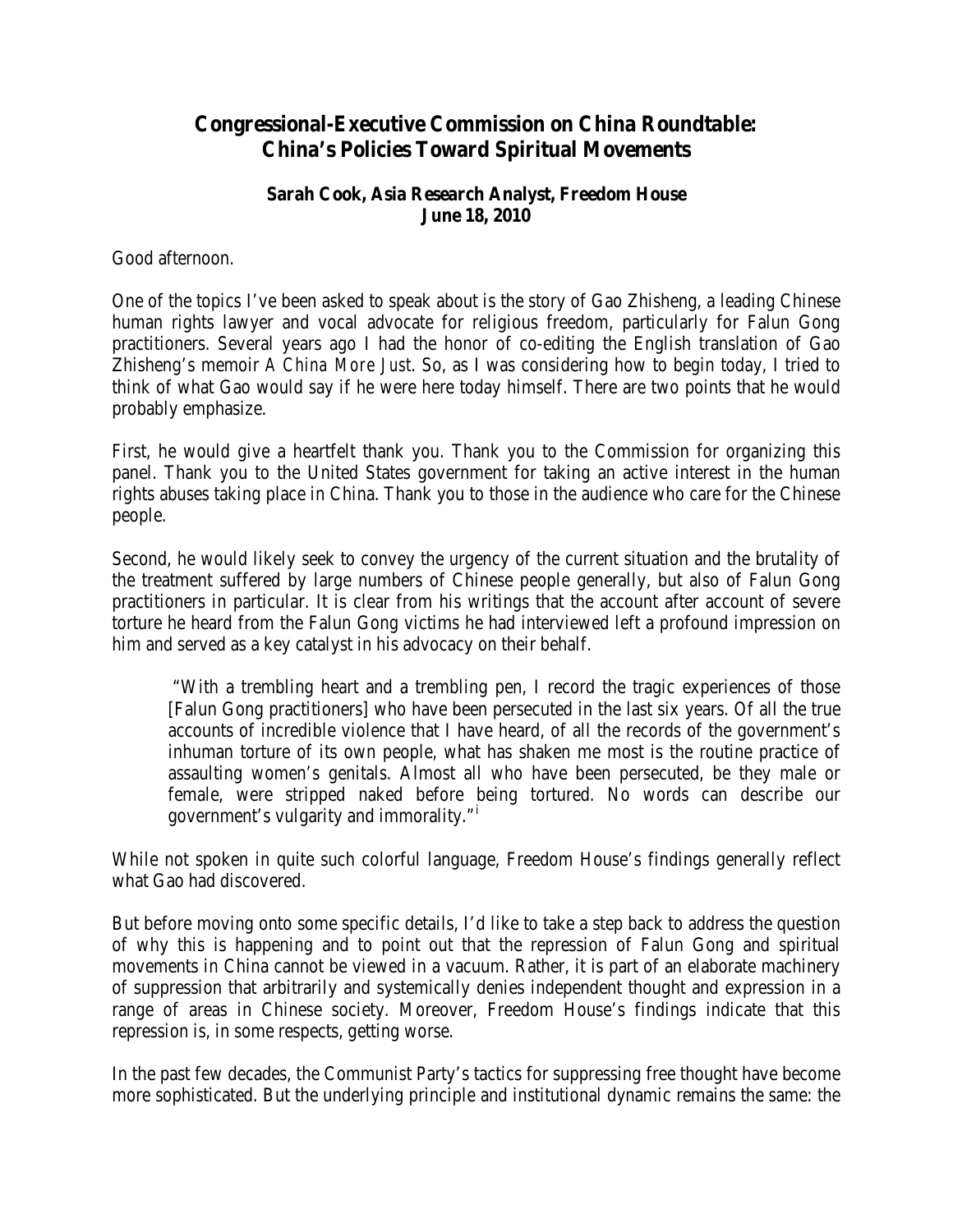decision of what is approved or forbidden is made arbitrarily by Party leaders and that decision is generally based on their perception of threats to their monopoly on political power or legitimacy, whether these threats are real or imagined. This dynamic is reflected in every set of media censorship directives issued by the Communist Party's Propaganda Department that gets leaked and posted online, but it applies equally to spiritual movements.

Thus, whatever the specific timeline of events in the mid to late 1990s, one angle for explaining the banning of Falun Gong and other smaller spiritual groups is that Party leaders did so: a. because they could and there was no institutional mechanism like an independent judiciary to stop them; and b. because the Communist Party generally has a low tolerance for groups or individuals who place any authority, spiritual or otherwise, above their allegiance to the Party.

For persecuted Tibetans, this authority is the Dalai Lama; for persecuted human rights lawyers whom I'll get to in a moment—it is the law; for persecuted Falun Gong adherents, it is the dedication to spiritual teachings centered on the values of truthfulness, compassion, and tolerance. The Party's emphasis on "transforming" Falun Gong practitioners—similar to its "patriotic education" campaigns in Tibet—is one indication of this pursuit of suppressing independent thought.

Since 1999, Freedom House's annual and other publications have recorded the ongoing rights abuses suffered by those who practice Falun Gong in China. Several aspects of the persecution stand out from a review of those findings. I'll mention them briefly here and am happy to followup on in more detail during the Q and A.

- **First, large scale detentions and widespread surveillance.** These appeared to intensify in 2008 and 2009 even from the already high levels experienced over the past decade. Falun Gong practitioners were a key target in what amounted to a broader crackdown surrounding the Olympics and a series of politically sensitive anniversaries. In addition to detention and monitoring, this phenomenon included regular citation in official statements on "strike hard" campaigns and in offers of monetary rewards to members of the public for turning in individuals distributing information related to Falun Gong.
- **Second, ongoing torture and deaths in custody.** While Freedom House does not have the resources to maintain a comprehensive record of such deaths, well-documented individual cases come to light each year, while overseas Falun Gong groups have gathered detailed accounts of over 3,000 people killed in the last decade. In one highprofile case from 2008, Beijing musician Yu Zhou died in custody 11 days after being detained for possessing Falun Gong literature in late January; his wife, Xu Na, was sentenced in November to three years in prison.<sup>[ii](#page-2-1)</sup> In January 2009, Chongqing resident Jiang Xiqing died while held at a "reeducation through labor" camp for practicing Falun Gong; lawyers seeking to investigate his death were detained and beaten.<sup>[iii](#page-2-2)</sup>
- **Third, the sentencing of practitioners to long prison terms following unfair trials or to "reeducation through labor" camps by bureaucratic fiat.** Based on interviews with recently released detainees, a February 2009 study by the Chinese Human Rights Defenders group reported that in addition to petty thieves and drug addicts, Falun Gong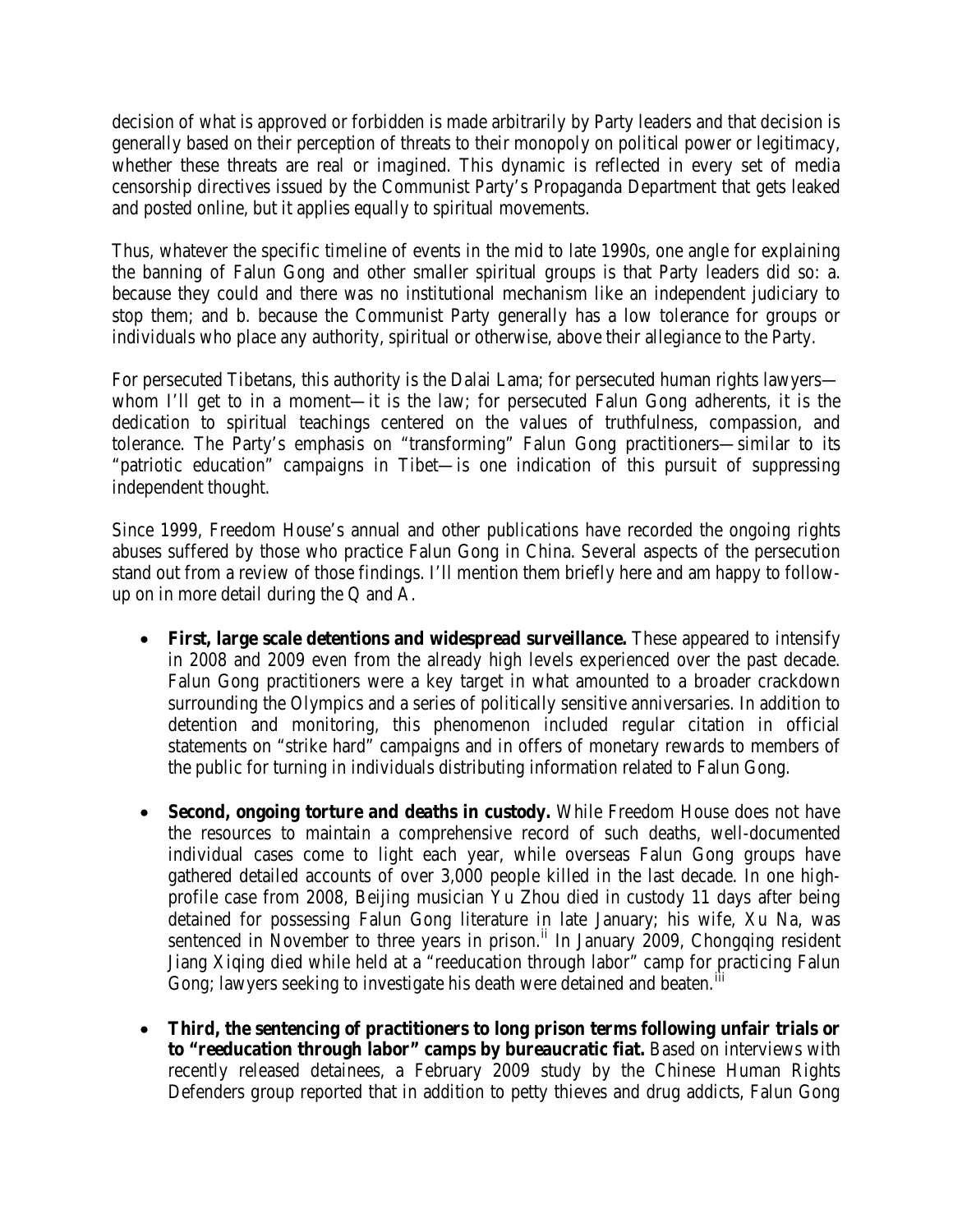practitioners constituted a significant percentage of those incarcerated in the camps, as did Christians in some facilities.<sup>[iv](#page-2-3)</sup> Given a nationwide labor camp population numbering in the hundreds of thousands, if not more, and former prisoners' accounts of hundreds of religious prisoners in individual camps, this translates into potentially tens of thousands of detainees.

• **Fourth, Falun Gong is a permanent taboo for Chinese media outlets and one of the most systematically censored topics on the internet.** In addition to the well-known use of technical filtering to block access to Falun Gong-related websites, tests conducted as part of a recent Freedom House study of internet freedom in China found that entries containing the keyword "Falun Gong" (as well as "June 4" or the "Dalai Lama") could not be displayed on Chinese blog hosting services, including the simplified Chinese [v](#page-2-4)ersion of Microsoft's MSN Space Live service and Skype's Chinese version, Tom.<sup>v</sup>

Those who seek to spread information despite these restrictions risk detention and imprisonment. Several well-documented cases have emerged in recent years of Chinese citizens imprisoned simply for downloading, printing, or possessing Falun Gong-related materials, either for their personal use or for sharing with others. These included victims who were not Falun Gong practitioners. For example:

- <span id="page-2-2"></span><span id="page-2-1"></span><span id="page-2-0"></span>o In November 2008, Liu Jin, a former university librarian, was sentenced to three years in prison in Shanghai after she downloaded information about Falun Gong from the internet and passed it to others, which her lawyer argued was a common occurrence.<sup>[vi](#page-2-5)</sup>
- <span id="page-2-3"></span>o In March 2009, Zhang Xingwu, a retired professor and Falun Gong practitioner from Shandong province, was sentenced to seven years in prison after security forces broke into his home and confiscated VCDs and religious texts related to Falun Gong.<sup>[vii](#page-2-6)</sup>
- o Last month, grassroots democracy activist Ren Ming from Shenzhen was reportedly sentenced to three years in prison for distributing CDs bearing a Falun Gong symbol.<sup>[viii](#page-2-7)</sup>

<span id="page-2-9"></span><span id="page-2-8"></span><span id="page-2-7"></span><span id="page-2-6"></span><span id="page-2-5"></span><span id="page-2-4"></span>It is in this context of a persecuted religious minority facing large scale, brutal treatment from the authorities on the one hand, and silence, if not cooperation, from most of society on the other, that Gao Zhisheng and other lawyers' efforts to represent Falun Gong practitioners become relevant.

As brief background on Gao, he was born in rural Shaanxi province and grew up in his mother's cave dwelling. In the late 1980s, he was selling vegetables on the streets of Xinjiang province when he came across and advertisement that the government was seeking to train lawyers. So, with just a middle school education, he decided to teach himself and in 1995, he passed the bar exam. In addition to his regular cases, he immediately started taking pro bono ones for the gamut of China's vulnerable groups. He soon became known nationwide and in 2001, was named one of China's top ten lawyers after a legal debate competition sponsored by the Ministry of Justice.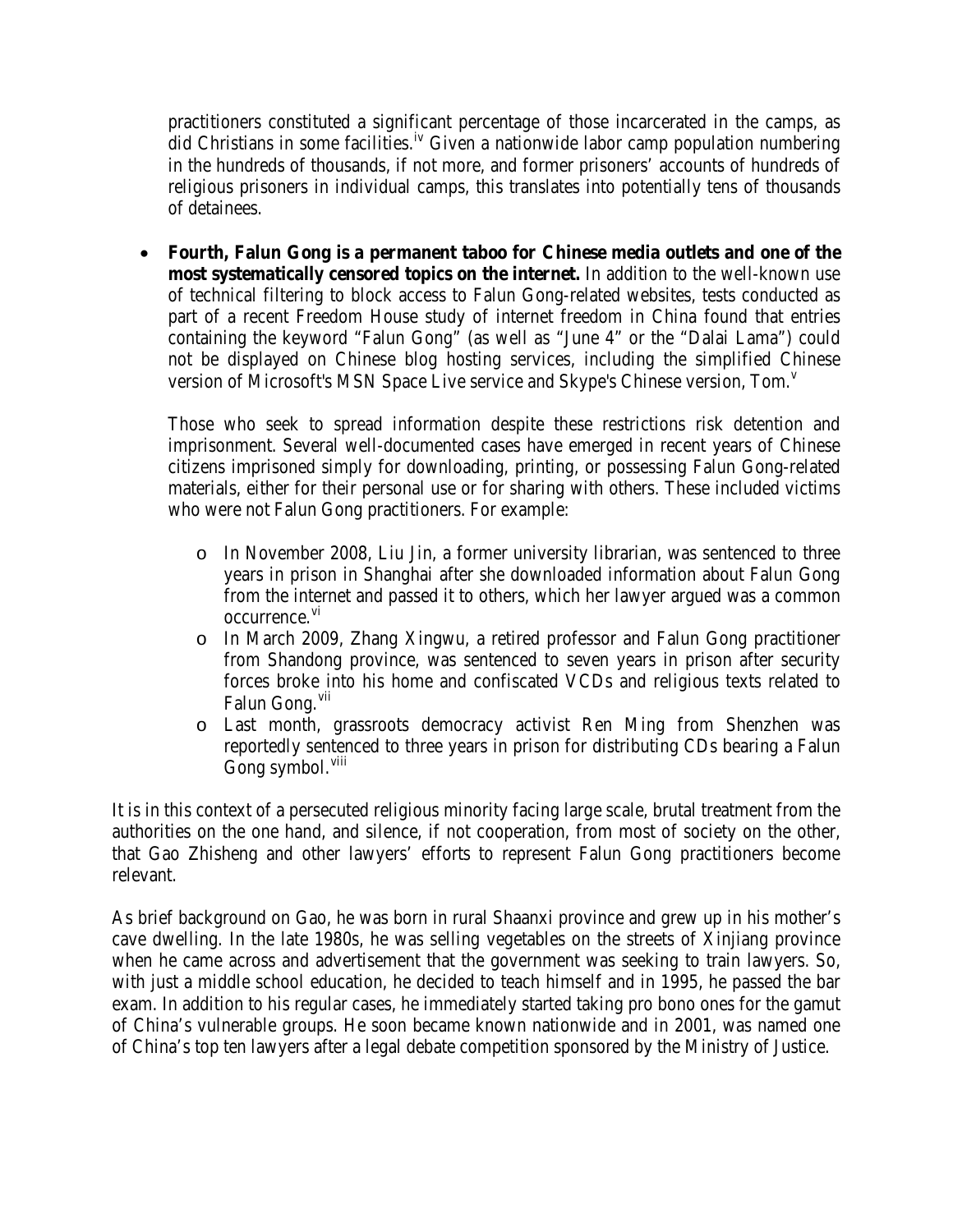It was in this context that in 2004, Gao was one of the first lawyers to break the Falun Gong taboo. He was hired by an adherent who had been sent to a labor camp and was stunned that judges repeatedly rejected his efforts to file for judicial review. He writes about visiting multiple courts in one day and being told by three judges: "Don't you know we don't take Falun Gong cases?" With legal avenues closed, Gao decided to write an open letter to the National People's Congress and a few months later, he conducted the first of two in depth investigations into the persecution of Falun Gong. In October and December 2005, he wrote two open letters to Hu Jintao and Wen Jiabao, detailing the torture he had uncovered and urging them to end the atrocities.

In response, as many here probably know, he and his family were put under escalating pressure and abuse themselves: from 24-hour surveillance to having his law firm shut down and license revoked, to an attempt on his life and repeated incommunicado detentions. In December 2006, Gao was sentenced in a one day trial to three years in prison. But this was suspended and the Chinese authorities have instead used "disappearance" rather than imprisonment as their preferred tactic against him.

It was only in February 2009, that, in an incredible feat of courage, we learned the full details of the torture he had suffered during his previous detention. In a letter he managed to send abroad, Gao chronicled being stripped naked and shocked with electric batons on his genitals, among other acts torture. Guards reportedly told him that the conclusions of his investigations were accurate and that these were indeed the torture methods "perfected" on Falun Gong practitioners, all the while pressuring him that if he simply said a few negative comments about Falun Gong and/or praise to the Party, the torture would cease.<sup>[ix](#page-2-8)</sup> Almost immediately with the release of the letter, Gao was abducted again. His family managed to flee China to Thailand, but Gao remained "disappeared" throughout much of 2009. As the months went on, his family, friends, and fellow lawyers grew increasingly fearful that he had been killed in custody. In March 2010, the authorities allowed him to resurface following an intense international campaign on his behalf. But after the international limelight faded, he disappeared again in April. He hasn't been heard from since.

Ironically perhaps, Gao never actually had the opportunity to argue in defense of a Falun Gong client in court. But, at least twenty lawyers have followed in his footsteps and done so. In response, they too have been temporarily or permanently disbarred, beaten, abducted, shocked with electric batons, held in a cage at a police station, and in at least one case, imprisoned for seven years under the same arbitrary and vague legal provision used to justify imprisonment of his Falun Gong clients.

The authorities' mistreatment of these lawyers reflects two broader implications of the campaign against certain spiritual groups for the future development of religious freedom and rule of law in China.

**First, the tactics and strategies developed to suppress one group can be quickly and easily applied to others.** From vague legal provisions, to "black jails," to certain torture and "transformation" methods, the lawyers and others have remarked on how elements first used against Falun Gong practitioners are then applied to other victim groups, including the lawyers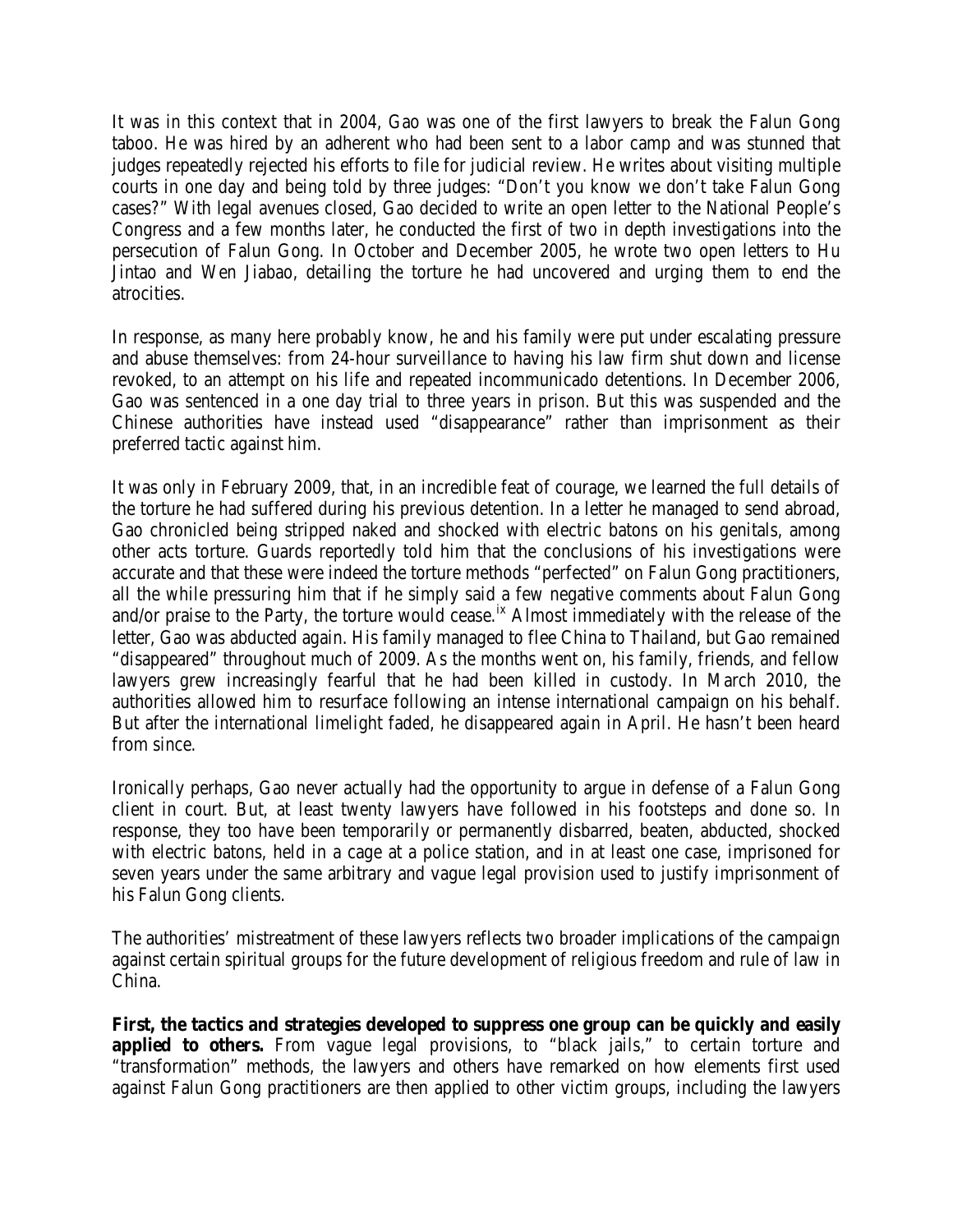themselves. It is evident from the writings and comments of Gao and other lawyers that the reason they take such a risk defending Falun Gong and other persecuted religious believers is because they feel very strongly that if the current system is not able to protect these innocent people from such severe abuses, others are at risk at well.

**Second, the Communist Party's intransigent and harsh response to these lawyers highlights its general reluctance to institute genuine rule of law.** Indeed, as Jerome Cohen has repeatedly noted in his writings, in the past two years there appears to have been a backsliding on even previous, limited reforms, while Party control over the judicial system has tightened.

This reality raises complex questions of what actions the United States government and other members of the international community might be able to take to improve the situation for individuals like Gao or Falun Gong practitioners. While not comprehensive, I hope that the following three recommendations may prove helpful as a starting point for such a discussion:

- 1. **Continue to lobby for the release of individual prisoners of conscience:** As harshly as Gao Zhisheng has been treated by Chinese security forces, there is little doubt that his situation would be even more dire without the intense international pressure that has been applied to the Chinese regime on his behalf. Other former prisoners whom I have interviewed and who were the subject of international appeal campaigns—including Falun Gong practitioners—have repeatedly testified to the noticeably less harsh treatment they received compared to their fellow, more internationally anonymous, detainees.
- 2. **Support initiatives to independently research and verify more individual cases:**  Central to the ability to advocate on behalf of individuals and to gauge the full scale of abuses targeting spiritual movements is the capacity to verify individual cases of religious prisoners. Despite the sensitivity of the issue and difficulty in obtaining information about Falun Gong or Christian prisoners, there are avenues for doing so. Increased support, including funding, for groups taking the initiative to compile credible prisoner lists could translate into real protection for members of these persecuted minorities.
- 3. **Remain vigilant in the face of Chinese official pressure to self-censor outside of China:** Although this is not the focus of today's discussion, pressure to self-censor beyond China's borders is a daily reality for Falun Gong practitioners—similar to Tibetans, Uighurs, and others—who seek to organize events that might expose abuses in China or challenge the Communist Party's dominant narrative about the country's current reality. It is critical that outside China, hosts of cultural, academic, or other events be vigilant in protecting the right to free expression for all, including those whose voices are systematically silenced within China.

There is one last point I'd like to make before I conclude – on a more optimistic note. Parallel to the increased repression we've seen in China in the past few years has been a growing rights consciousness on the part of ordinary citizens. Indeed, one might argue, the insecurity of the regime in the face of a more assertive citizenry is one reason for the expanded repressive apparatus. As with workers, bloggers, and journalists, Falun Gong practitioners have also been